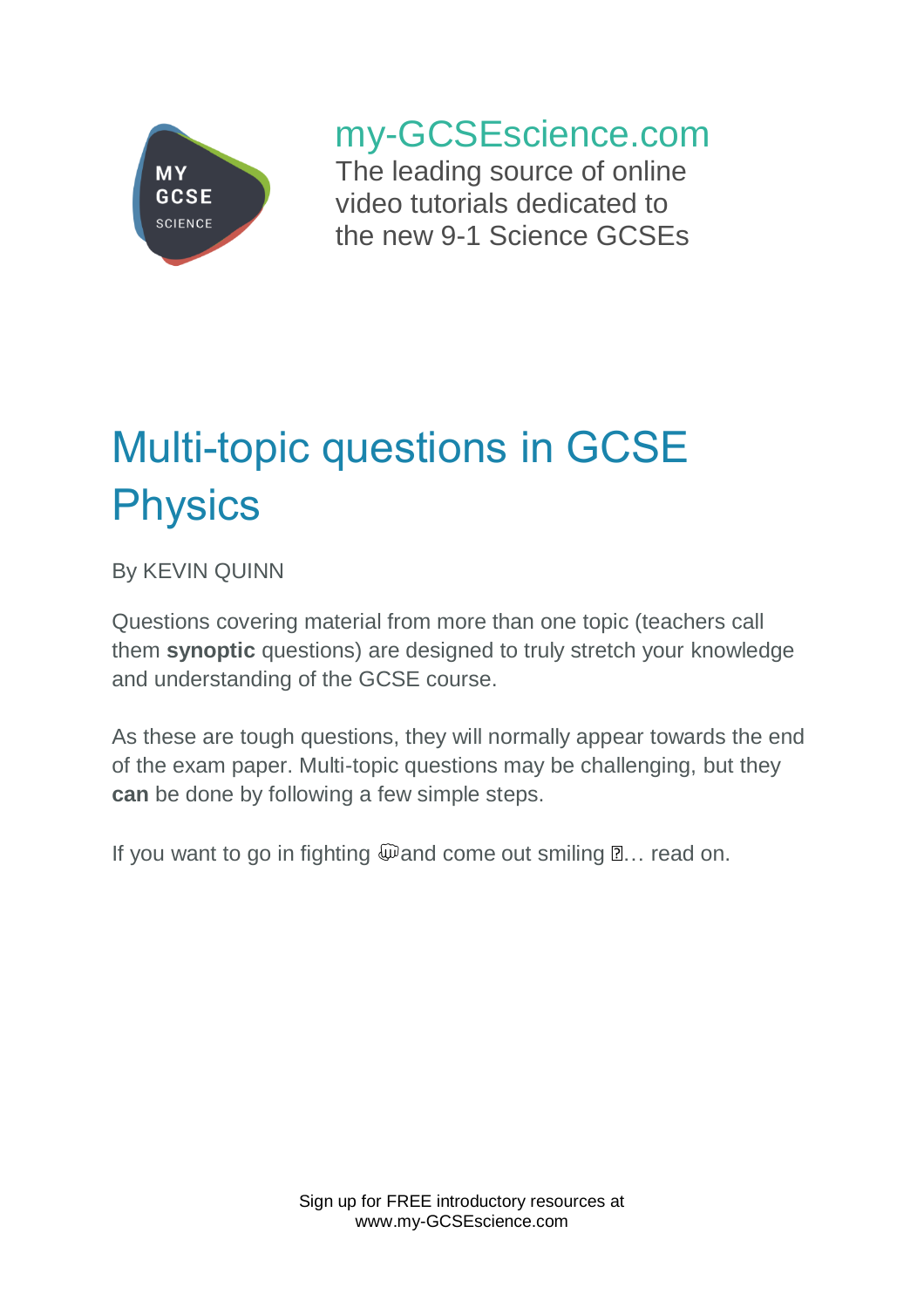### 5-step method for multi-topic questions

#### Step 1 – read

Read the entire question carefully. Information that appears further down the page (or on the following page) may give you a clue as to how best to tackle an earlier part of the question.

#### Step 2 – breathe

Take a moment to let your mind absorb the information which you've just read, and relax. You've watched My GCSE Science videos, completed the exam-style questions and tackled some past papers. You're in a strong position – this what you've prepared for.

#### Step 3 – highlight

Pay close attention to any key words and phrases which appear. Highlight them if you wish. Which topic(s) do they 'belong' to?

#### Step 4 – equations

If you've been asked to calculate something, which equations from the topics which you've just identified might you be able to use? Simply writing down the correct equation(s) could get you a mark or two, depending on the mark scheme.

#### Step 5 – attempt

Even if you're not sure how to answer the entire question, attempt as much of it as you can. As well as maximising your score, correctly answering part of the question may give you a clue how to deal with the rest of it.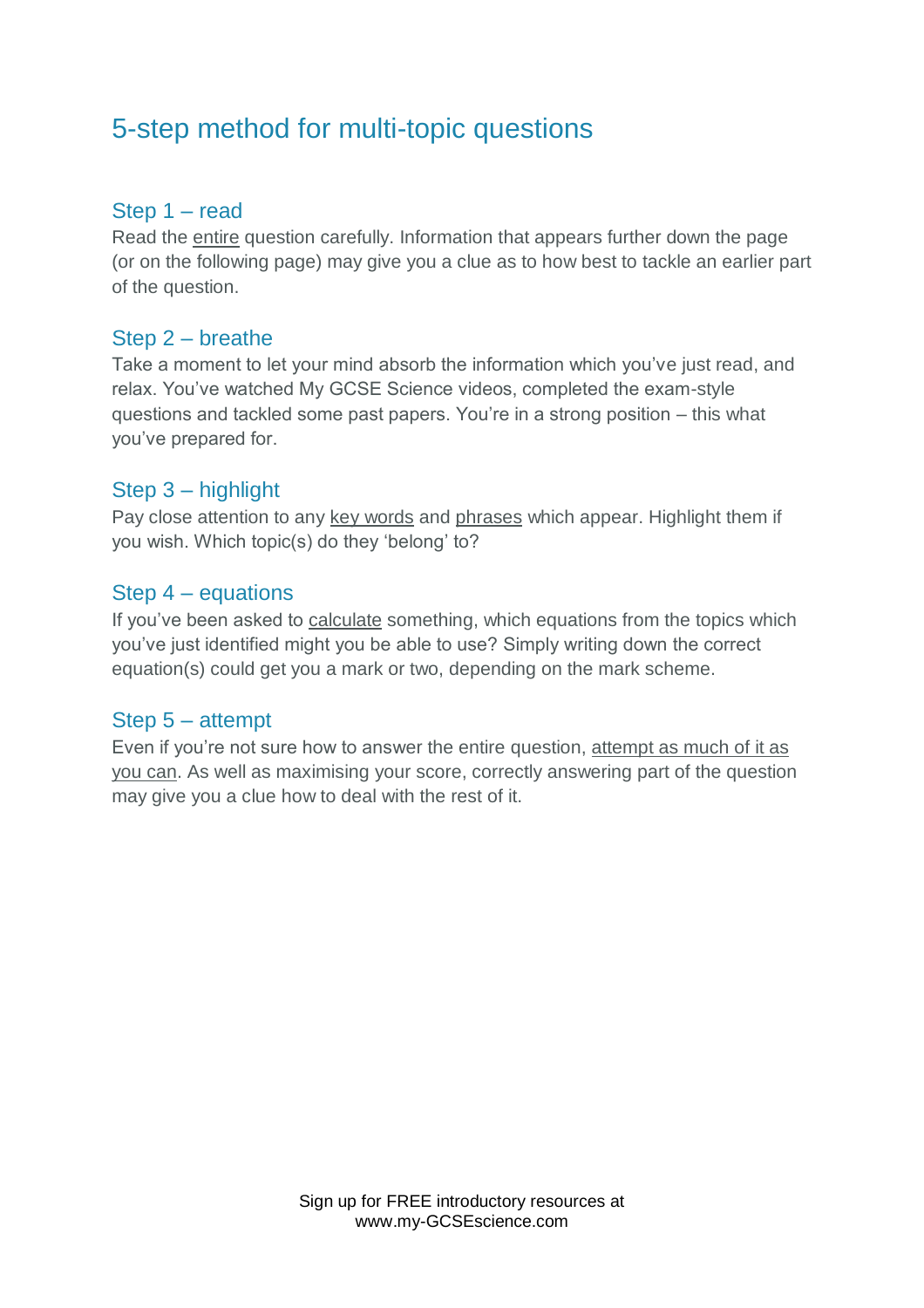#### Example

Bhuvan kicks a football along the ground towards a wall. The ball bounces off the wall and rolls towards Angela. As shown in the diagram below, the angle between the initial path of the ball and the wall is 30° and the total distance travelled by the ball is 10 m.



- a) The ball obeys the *law of reflection* as it strikes the wall. State its **angle of reflection** from the wall [1].
- b) The mass of the ball is 500 g, and its initial speed is 4 m/s. Show that its initial **kinetic energy** is 4 joules [2].
- c) **One-tenth** of the kinetic energy of the ball is transferred to other energy stores as it bounces off the wall. Calculate **how long** it takes for the ball to travel from Bhuvan to Angela. You may neglect all other losses of energy from the ball in answering this question [5].

#### Prepare and solve

Before you attempt this question, take another look through the 5-step method shown above. Have you read the entire question carefully and highlighted any key words or phrases? Do you know which topics the question is testing, and which equations you might have to use?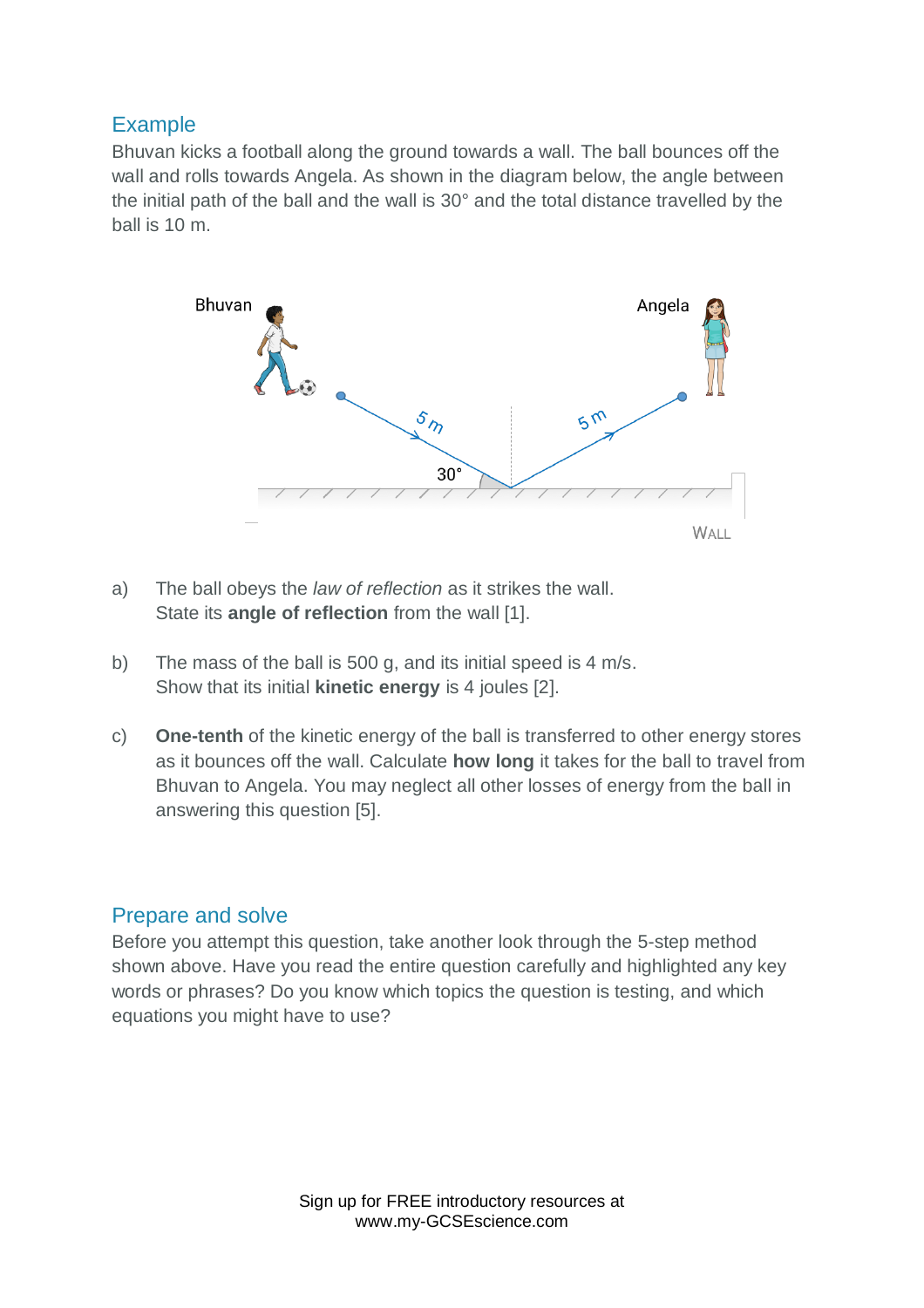Hopefully, you'll have spotted that the *law of reflection* comes from the *waves* topic, and it states that 'the angle of incidence is equal to the angle of reflection'. The angle of reflection (or incidence) is the angle between the reflected (or incident) ray and the *normal*, which means that the answer will be:

#### a) Angle of reflection =  $90 - 30 = 60^{\circ}$  [1]

The next part of this question is a straightforward *'show that'* question, as long as you remember that the mass of the ball has to be converted to kilograms in the equation for the kinetic energy of an object.

#### b) Kinetic energy =  $\frac{1}{2}$  x mass x speed<sup>2</sup> [1] =  $\frac{1}{2}$  x 0.5 x 42 =  $\frac{4}{1}$  [1]

The final part of the question requires more work, but a whole 5 marks are up for grabs. The answer to part a) isn't needed here and we've already been given the initial kinetic energy of the ball in part b). So even if you've forgotten the law of reflection and had slipped up when calculating the ball's initial kinetic energy, you could still answer the final part of this question in full. Good exam technique is to *always attempt all parts of each question* and pick up those marks!

Back to part c) of the question. The easiest way to perform this calculation is to split it into two parts – first, the time which the ball takes to get from Bhuvan to the wall, and second, the time which it takes to get from the wall to Angela. Because onetenth of the kinetic energy of the ball is lost as it bounces, it must still have ninetenths (or 90%) of its initial kinetic energy as it travels between the wall and Angela.

c) Time ball takes from Bhuvan to wall,  $t_1$  = distance  $\div$  speed =  $5 \div 4$  = 1.25 s

Kinetic energy of ball after bouncing from wall =  $0.9 \times 4 = 3.6$  J

Final speed of ball (after bouncing off wall): Kinetic energy =  $\frac{1}{2}$  x mass x speed<sup>2</sup>  $3.6 = \frac{1}{2} \times 0.5 \times \text{speed}^2$  $Speed = 3.79$  m/s

Time ball takes from wall to Angela,  $t_2$  = distance  $\div$  speed =  $5 \div 3.79$  = 1.32 s

Time ball takes to get from Bhuvan to Angela =  $t_1 + t_2 = 1.25 + 1.32 = 2.57$  s